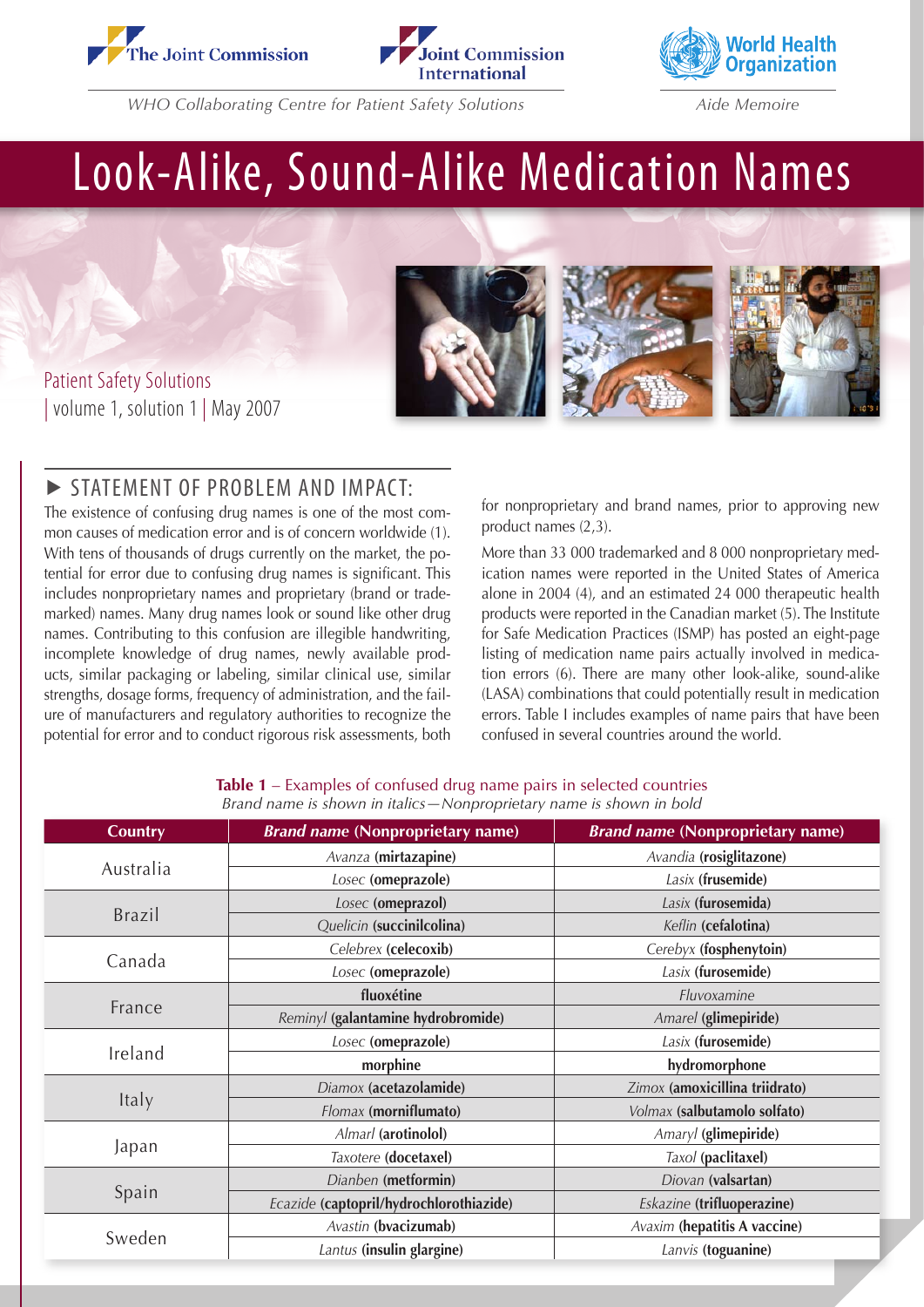#### ASSOCIATED ISSUES: ▶ ASSOCIATED ISSUES: Notified Actions:

The World Health Organization's International Nonproprietary Names Expert Group works to develop international nonproprietary names for pharmaceutical medicinal substances for acceptance worldwide. However, brand names are developed by the product's sponsor and often differ significantly between countries. Some medicines, although marketed under the same or similar-sounding brand names may contain different active ingredients in different countries. Furthermore, the same drug marketed by more than one company may have more than one brand name.

Brand names—also referred to as trademarked names or invented names—are approved by a regulatory authority such as the Food and Drug Administration in the United States or the Invented Names Review Group/CPMP in the European Union. In recent years, during the naming process, authorities have assessed the potential for name confusion with other drugs, amongst other criteria. Also, drug manufacturers have begun to incorporate computerized screening methods and practitioner testing in their name development process. Still, new names that are similar to existing names continue to be approved, and medication errors continue to occur. In addition, many problem drug name pairs that have surfaced in one country are similarly problematic elsewhere. For example, the drugs Losec (omeprazole) and Lasix (furosemide) are problematic worldwide. More research is needed to develop the best methods for assuring that new brand names and nonproprietary names cannot be confused. In addition, world regulatory authorities and the global pharmaceutical industry must place more emphasis on the safety issues associated with drug names.

The increasing potential for LASA medication errors was highlighted in the Joint Commission's Sentinel Event Alert (7) in the United States of America and was incorporated into the Joint Commission's National Patient Safety Goals (8). Recommendations focus on ensuring prescription legibility through improved handwriting and printing, or the use of preprinted orders or electronic prescribing. Requiring medication orders and prescriptions that include both the brand name and nonproprietary name, dosage form, strength, directions, and the indication for use can be helpful in differentiating look-alike or sound-alike medication names. Requiring readback*<sup>1</sup>* clarification of oral orders and improvements in communications with patients are other important ways to reduce the potential for error (9). Other recommendations aimed at minimizing name confusion include conducting a periodic analysis of new product names; physically separating medicines with LASA names in all storage areas; including both the brand name and nonproprietary name on medication orders to provide redundancy; and using "tall man" (mixed case) lettering (e.g. DOPamine versus DoBUTamine) to emphasize drug name differences (10). Health-care professional training and education on LASA medications and the significant risk for medication errors is also recommended because inadequate education of health-care professionals can be a contributing factor for failing to address this problem. By incorporating measures such as these, health-care organizations can greatly reduce the risk for LASA medication errors.

While many LASA errors occur in hospitals, the problem is at least as great in outpatient care settings, which require the same degree of rigour in implementing risk reduction strategies.

*1 - A process whereby an oral communication occurs, is transcribed, and read back to the speaker. This process best ensures that the message has been heard and transcribed correctly.*

The following strategies should be considered by WHO Member States.

- Ensuring that health-care organizations actively identify and manage the risks associated with LASA medications by: **1.**
	- Annually reviewing the LASA medications used in *a.* their organization.
	- b. Implementing clinical protocols which:
		- *Minimize the use of verbal and telephone orders.* ►
		- *Emphasize the need to carefully read the label*  ► *each time a medication is accessed and again prior to administration, rather than relying on visual recognition, location, or other less specific cues.*
		- ► Emphasize the need to check the purpose of the *medication on the prescription/order and, prior to administering the medication, check for an active diagnosis that matches the purpose/indication.*
		- ► Include both the nonproprietary name and the *brand name of the medication on medication orders and labels, with the nonproprietary name in proximity to and in larger font size than the brand name.*
	- *c.* Developing strategies to avoid confusion or misinterpretation caused by illegible prescribing or medication orders, including those that:
		- *Require the printing of drug names and dosages.* ►
		- *Emphasize drug name differences using methods*  ► *such as "tall man" lettering.*
	- *d.* Storing problem medications in separate locations or in non-alphabetical order, such as by bin number, on shelves, or in automated dispensing devices.
	- *e.* Using techniques such as boldface and colour differences to reduce the confusion associated with the use of LASA names on labels, storage bins and shelves, computer screens, automated dispensing devices, and medication administration records.
	- *f.* Developing strategies to involve patients and their caregivers in reducing risks through:
		- *Providing patients and their caregivers with writ-*► *ten medication information, including medication indication, nonproprietary and brand names, and potential medication side effects.*
		- *Developing strategies to accommodate patients with sight impairment, language differences, and limited knowledge of health care.* ►
		- *Providing for pharmacist review of dispensed*  ►*medications with the patient to confirm indications and expected appearance, especially when dispensing a drug that is known to have a problematic name.*
	- *g.* Ensuring that all steps in the medication management process are carried out by qualified and competent individuals.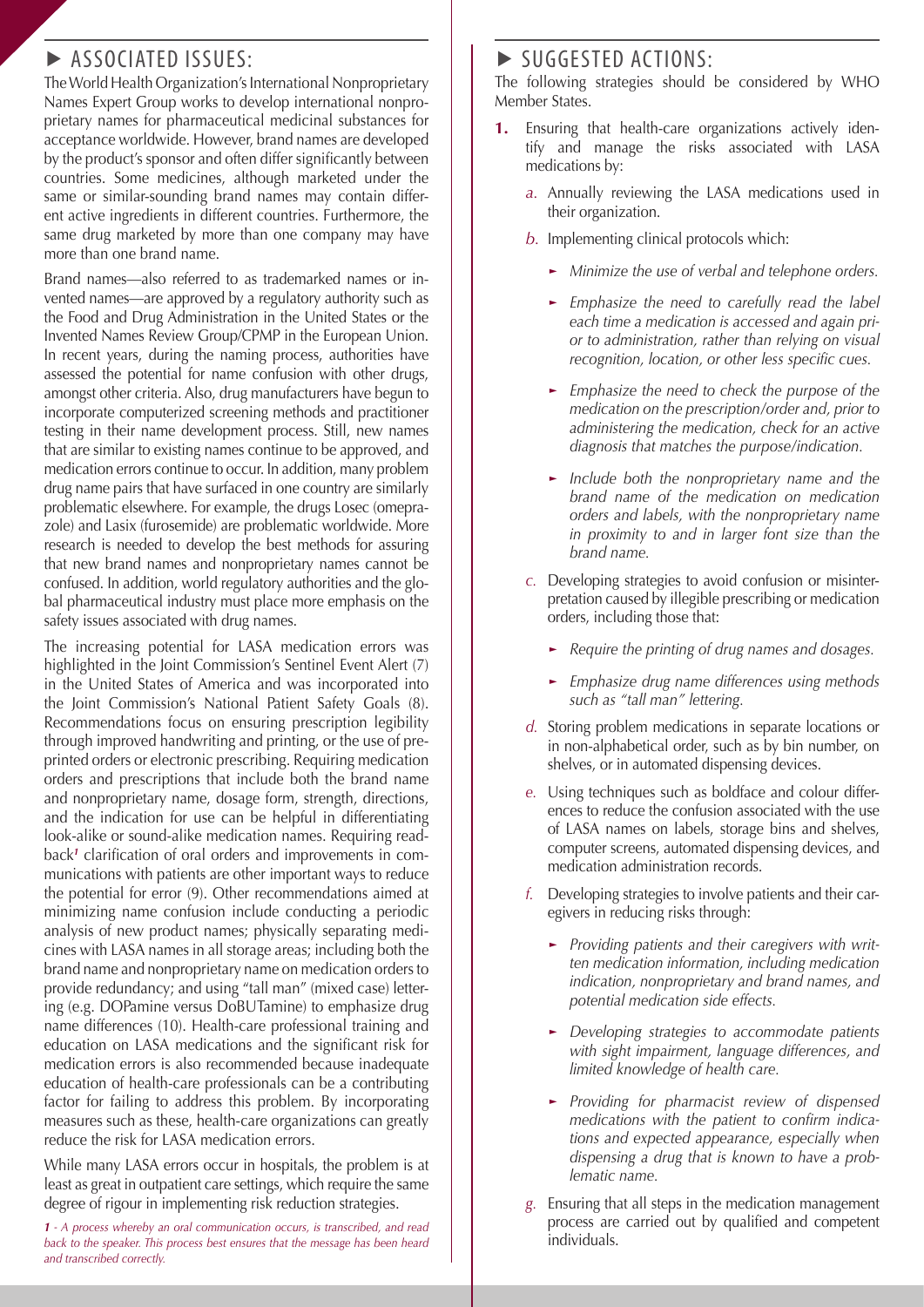- **2.** Incorporating education on potential LASA medications into the educational curricula, orientation, and continuing professional development for health-care professionals.
- **3.** Ensuring that organizations with responsibility for procurement of medicines:
	- a. Incorporate LASA considerations and user testing into the new product acquisition process.
	- Are aware that a single brand name may be associated *b.* with different drugs in different countries.
- **4.** Advocating increased emphasis on patient safety in the naming of drugs and the elimination of LASA names through participation on national and international regulatory, standard, and advisory boards.
- **5.** Collaborating with international agencies and industries to implement:
	- A universal drug naming convention. *a.*
	- b. Screening of existing drug names for potential confusion with a new drug name prior to approval of the latter.
	- Standardized suffixes (e.g. sustained release *c.* medications).
	- d. Strategies for focusing efforts on newly-introduced medications.

#### ▶ LOOKING FORWARD:

Member States planning to use technologies such as computerized physician order entry (CPOE), bar coding, or automated dispensing devices to minimize medication errors should recognize risks associated with CPOE. These include limited field size, resulting in the truncation of names or "auto-fill" data entry fields. The possibility of including suffix definitions in CPOE systems and the incorporation of name alert warnings in CPOE systems should be explored. ▶

#### ▶ STRENGTH OF EVIDENCE:

Expert opinion and consensus. ▶

#### ▶ APPLICABILITY:

- Regulators (health authorities and agencies). ▶
- Pharmaceutical companies. ▶
- WHO INN programme. ▶
- All settings where medications are ordered, dispensed, or administered. ▶
- Bedside medication management situations, including selfadministration and family/caregiver administration. ▶

### ▶ OPPORTUNITIES FOR PATIENT AND Family Involvement:

▶ Advise, instruct, and sensitize patients, families, and surrogates (caregivers) regarding potential problems related to LASA medications and how to avoid them—for example, how to read "tall man" lettering on labels.

- ▶ Encourage patients, families, and caregivers to learn the nonproprietary name as the key identifier of their medication products.
- ▶ Instruct patients to alert caregivers whenever a medicine appears to vary in any way from what is usually taken or administered.
- ▶ Alert patients to the problem of LASA drug names when obtaining medicines via the Internet.
- ▶ Encourage patients to use their community pharmacies as sources of information about LASA drugs and other sources of medication error and how to avoid them.

#### ▶ POTENTIAL BARRIERS:

- ▶ Continued production and marketing of LASA drugs.
- ▶ Personal preferences of prescribers and their unwillingness to conform to a limited formulary.
- ▶ Complex education campaign required to inform patients and practitioners.
- ▶ Costs related to the introduction of prescribing technology applications.
- ▶ Wide variability in pharmacy/pharmaceutical regulations among countries.
- ▶ Language barriers among multinational health-care professionals, especially when practicing as expatriates in a country where a different primary language is used.
- ▶ Lack of resources to implement technological support, such as CPOE.
- ▶ Expanding industry use of brand recognition packaging.
- ▶ Increase in development of multistrength combination products with common suffix descriptors.
- ▶ Lack of a standard method for "tall man" lettering.
- Systematic use of brand names instead of nonproprietary names. ▶
- ▶ Marketing pressure by pharmaceutical companies to use brand names.
- ▶ Reluctance of health-care authorities and professionals to encourage the use of nonproprietary drug names.
- ▶ Concerns that if the use of nonproprietary drug names is promoted, patients may receive lower quality medications if "generic" drugs, which are often marketed under nonproprietary names, are substituted for brand name products.
- ▶ Insufficient generally accepted research, data, and economic rationale regarding cost-benefit analysis or return on investment (ROI) for implementing these recommendations.

### ▶ RISKS FOR UNINTENDED Consequences:

- ▶ Perceived need for increased production costs that are then transferred to patients and institutions.
- ▶ Promotion of brand name use by focusing on risk reduction strategies rather than on risk prevention through the use of nonproprietary names.